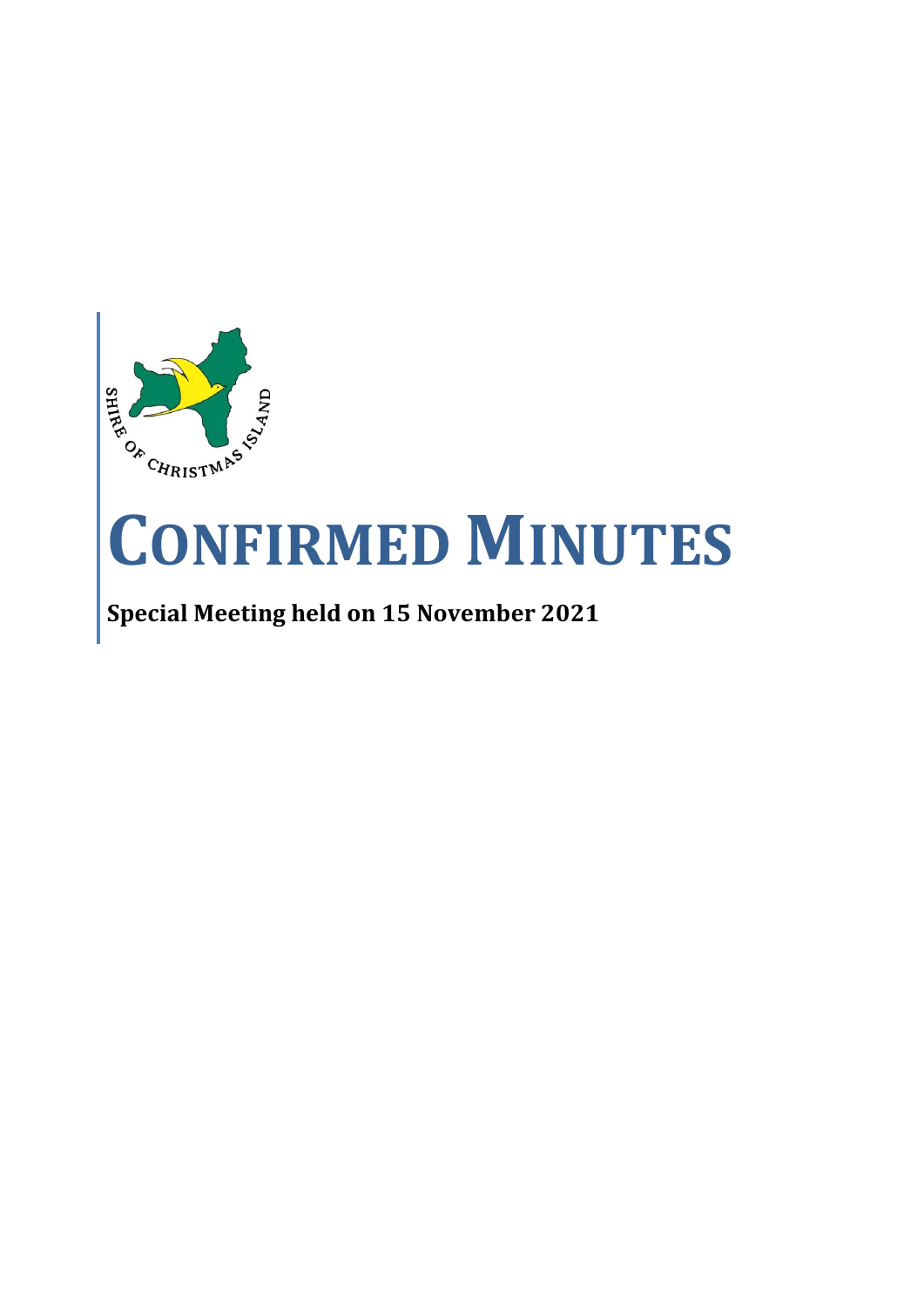

# **SHIRE OF CHRISTMAS ISLAND MEETING MINUTES CERTIFICATION**

## **Minutes of the Special meeting of the Shire of Christmas Island Council held at the George Fam Chambers at 10.00am on Monday 15 November 2021**

| <b>Agenda</b><br>No. | <b>Item</b>                                                                                                                                                                                                                 | Page                     |
|----------------------|-----------------------------------------------------------------------------------------------------------------------------------------------------------------------------------------------------------------------------|--------------------------|
| $\mathbf{1}$         | <b>DECLARATION OF OPENING/ANNOUNCEMENT OF VISITORS</b><br>SHIRE PRESIDENT DECLARED THE MEETING OPEN AT 7:08 PM<br>1.1                                                                                                       |                          |
| $\overline{2}$       | RECORD OF ATTENDANCES/APOLOGIES/LEAVE OF ABSENCE GRANTED/DECLARATION OF<br>FINANCIAL/PROXIMITY & IMPARTIALITY INTERESTS<br>2.1<br><b>RECORD OF ATTENDANCE</b><br>$2.2^{\circ}$<br><b>LEAVE OF ABSENCE</b><br>2.3<br>APOLOGY |                          |
| 3                    | <b>DECLARATION OF FINANCIAL/IMPARTIALITY/PROXIMITY INTEREST</b>                                                                                                                                                             | 1                        |
| $\overline{4}$       | <b>PUBLIC QUESTION TIME</b>                                                                                                                                                                                                 | $\overline{2}$           |
| 5                    | <b>BUSINESS OF THE MEETING</b><br>5.1<br>PROPOSED AMENDMENT TO THE LIGHT INDUSTRIAL AREA                                                                                                                                    | $\overline{2}$           |
| 6                    | <b>CLOSURE OF MEETING</b><br>THE MEETING CLOSED AT 7:50 PM                                                                                                                                                                  | $\overline{2}$           |
| 7                    | DATE OF NEXT ORDINARY MEETING: 16 NOVEMBER 2021                                                                                                                                                                             | $\overline{\phantom{a}}$ |

# **TABLE OF CONTENTS**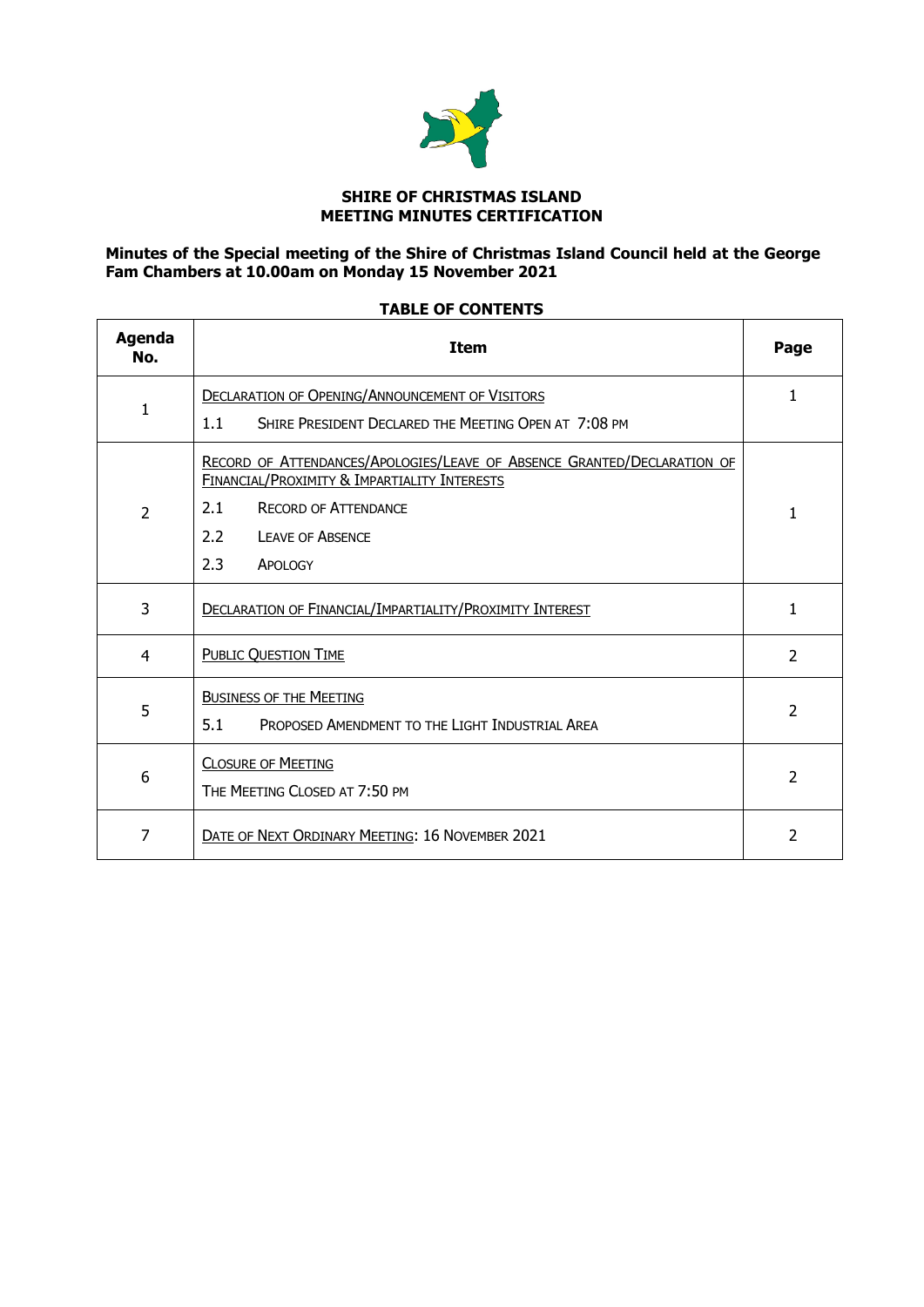

# **CONFIRMED MINUTES**

#### **Special Meeting of the Shire of Christmas Island held at the George Fam Chambers at 7.00pm on Monday 15 November 2021**

## <span id="page-2-1"></span><span id="page-2-0"></span>**1 DECLARATION OF OPENING**

- 1.1 The Shire President declared the meeting opened at 7:08 pm.
- 1.2 The Shire President invited CEO David PRICE to inform Council on the Special Meeting protocol. A letter from the Assistant Minister for Territories, the Hon. Nola MARINO received  $10^{th}$ November 2021 granting Council the ability to reduce quorum from five to four for a Special Meeting of 15<sup>th</sup> Nov 2021 only was read out.
	- 1. This approval is only valid for the Shire's Special Council Meeting of 15 November 2021 when Agenda item 5.1 is considered.
	- 2. As Chief Executive Officer, you are to ensure that the approval is given, and any conditions imposed, are recorded in the minutes of the Special Council Meeting, when the Agenda item is considered.

A copy of the letter is filed with the minutes.

#### <span id="page-2-2"></span>**2 RECORD OF ATTENDANCE/APOLOGIES/LEAVE OF ABSENCE/ DECLARATIONS OF INTEREST**

2.1 **Record of Attendance**

Shire President **Cr Gordon THOMSON** Cr Morgan Boon Hwa **SOH** Cr Farzian **ZAINAL** Cr Vincent Cheng-Siew **SAW**

Chief Executive Officer **David PRICE** Town Planning Consultant Town Planning Consultant Manager Research,Policy,Governance & Grants/Minute Taker Chris **SU**

# 2.2 **Leave of Absence**

2.3 **Apologies**

Councillors Cr Philip **WOO**

Deputy President Cr Kee Heng **FOO** Cr Kelvin Kok Bin **LEE** Cr Hafiz **MASLI** Cr Azmi **YON**

# <span id="page-2-3"></span>**3 Declarations of Financial/Impartiality/Proximity Interest**

Discussion had on Proximity Interest under section 5.60 – 5.63 Local Government Act 1995 (WA)(CI) Guidance sought from the WA Dept. Local Government's Local Government Operational Guidelines – July 2011 document in meeting.

Part 16.8 of the Guidelines, Exemptions in relation to Town Planning and Development Matters, provides an analysis of 5.63(2)(3)(4)(5) of the Act and explanation of 'interest in common' in regards to town planning discussions for Councillors. It is noted that Councillors do reside in the LGA they are elected in and 'an interest common to a significant number of electors or